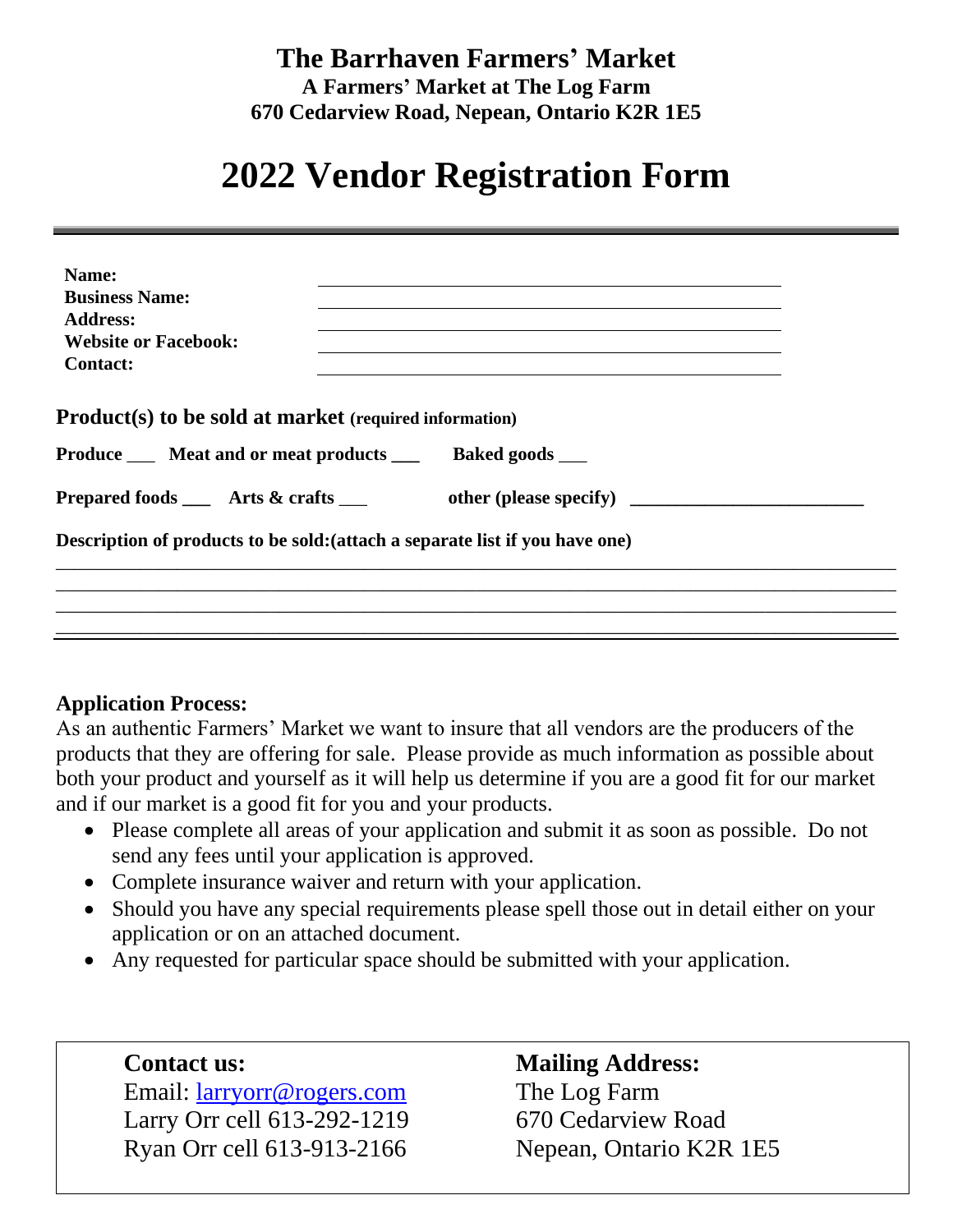# **2022 Season**

## **Regular Summer Market May 21st to October 8th .**

| Full Season Vendor (regular space approx 10-11' front) | \$630.00         |  |
|--------------------------------------------------------|------------------|--|
| Full Season Vendor Double Space (approx 20-22' front)  | \$945.00         |  |
| <b>Eleven Market Days</b>                              | \$385.00         |  |
| <b>Four Market Days</b>                                | \$160.00         |  |
| Daily Vendor Fee                                       | \$50.00          |  |
|                                                        | <b>Sub Total</b> |  |
|                                                        | HST (13%)        |  |
|                                                        | <b>Total</b>     |  |
| *Christmas Market Nov 19th and Nov 26th *              |                  |  |
| Single day only                                        | \$65.00          |  |
| Both days                                              | \$110.00         |  |
|                                                        | <b>Sub Total</b> |  |
|                                                        | HST (13%)        |  |
|                                                        | <b>Total</b>     |  |

# **NEW FOR 2022**

## **Options for full and half season vendors: 50% due by April 30th . With second 50% due August 1st . You can also reserve your space for the Christmas Market, now with payment due by August 31st . Payment can be made by e-transfer to [thelogfarm@rogers.com](mailto:thelogfarm@rogers.com) Via debit/credit (in person at the Log Farm) Please note there will be no refunds.**

Date\_\_\_\_\_\_\_\_\_\_\_\_\_\_\_\_\_\_\_\_\_\_\_\_\_\_\_ Signed\_\_\_\_\_\_\_\_\_\_\_\_\_\_\_\_\_\_\_\_\_\_\_\_\_\_\_\_\_\_\_\_\_\_\_\_\_\_\_\_\_\_\_\_\_\_\_\_

Please also complete, sign and return the **WAIVER OF LIABILITY AND INDEMNIFICATION 2022** with this application